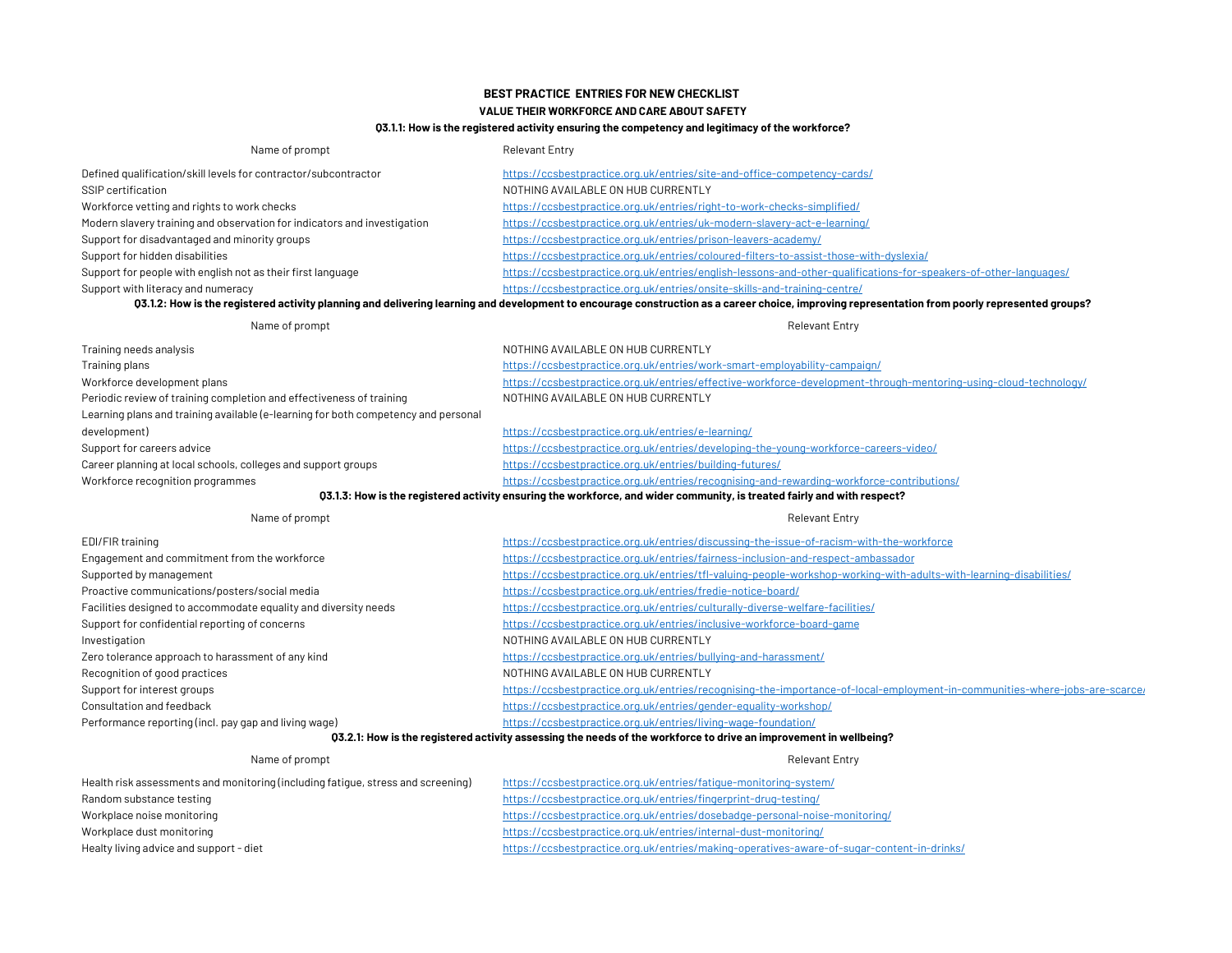| Healty living advice and support - sleep                                            | https://ccsbestpractice.org.uk/entries/worker-fatique-focus/                                |
|-------------------------------------------------------------------------------------|---------------------------------------------------------------------------------------------|
| Healty living advice and support - exercise                                         | https://ccsbestpractice.org.uk/entries/operative-fitness-and-wellbeing-while-away-from-home |
| Healty living advice and support - substance dependence cessation                   | https://ccsbestpractice.org.uk/entries/tackling-addiction/                                  |
| Access to health practitioners and counselling services - mental health             | https://ccsbestpractice.org.uk/entries/mental-health-first-aider-cards/                     |
| Access to health practitioners and counselling services - financial/debt management | https://ccsbestpractice.org.uk/entries/construction-industry-helpline/                      |
| Access to health practitioners and counselling services - gambling                  | https://ccsbestpractice.org.uk/entries/tackling-addiction/                                  |
| Wellbeing events                                                                    | https://ccsbestpractice.org.uk/entries/mental-health-week-workforce-picnics                 |

### Q3.2.2: How is the registered activity proactively addressing safety requirements for the workforce and visitors?

#### Risk assessments and controls available to workforce Induction and training Toolbox talks/daily briefings Hazard boards Safety signage Emergency preparedness (first aid AED's) Monitoring Inspection and assurance Incident investigation https://ccsbestpractice.org.uk/entries/using-videobadges-to-safeguard-operatives/ https://ccsbestpractice.org.uk/entries/online-safety-and-workforce-induction-programme/ https://ccsbestpractice.org.uk/entries/digital-daily-briefing-and-notice-boards Name of prompt **Relevant Entry** https://ccsbestpractice.org.uk/entries/hazard-board-fingerprint-system/ https://ccsbestpractice.org.uk/entries/audio-signs-to-communicate-safety-messages-to-the-workforce-and-the-community/ https://ccsbestpractice.org.uk/entries/emergency-trauma-packs/ https://ccsbestpractice.org.uk/entries/construction-worker-real-time-monitoring https://ccsbestpractice.org.uk/entries/using-iauditor https://ccsbestpractice.org.uk/entries/comet-root-cause-analysis-toolkit Q3.2.3: How is the registered activity embedding a culture of continuous improvement in health and safety performance?

| Name of prompt                                                | <b>Relevant Entry</b>                                                                       |
|---------------------------------------------------------------|---------------------------------------------------------------------------------------------|
| Positive leadership and risk ownership from leaders           | https://ccsbestpractice.org.uk/entries/aphex-planning-collaboration-and-monitoring/         |
| Consultation on health and safety                             | NOTHING AVAILABLE ON HUB CURRENTLY                                                          |
| Sharing of safety alerts                                      | https://ccsbestpractice.org.uk/entries/wes-react-system-to-provide-real-time-safety-alerts  |
| Lessons learned                                               | https://ccsbestpractice.org.uk/entries/lessons-learnt-database/                             |
| Best practices (learning from events)                         | NOTHING AVAILABLE ON HUB CURRENTLY                                                          |
| Near miss                                                     | https://ccsbestpractice.org.uk/entries/online-near-miss-and-hazard-observation-reporting/   |
| Unsafe condition reporting with timely action                 | https://ccsbestpractice.org.uk/entries/creating-a-safety-culture-on-site-six-point-promise/ |
| A culture of positive reinforcement for good safety practices | https://ccsbestpractice.org.uk/entries/audio-safety-communication-for-operatives/           |
| Coaching for unsafe actions                                   | NOTHING AVAILABLE ON HUB CURRENTLY                                                          |

## Q3.3.1: How is the registered activity ensuring suitable, hygienic and well maintained welfare facilities are provided?

| Name of prompt                          | <b>Relevant Entry</b>                                                                                                                                        |
|-----------------------------------------|--------------------------------------------------------------------------------------------------------------------------------------------------------------|
| Supply of drinking water                | https://ccsbestpractice.org.uk/entries/hand-free-water-bottle-refill-stations/<br>https://ccsbestpractice.org.uk/entries/photovoltaic-portable-toilet-block/ |
| Toilets/showers                         | https://ccsbestpractice.org.uk/entries/washing-facilities/                                                                                                   |
| Suitable/accessible separate facilities | https://ccsbestpractice.org.uk/entries/mobile-site-accommodation/                                                                                            |
| Sanitary bins                           | https://ccsbestpractice.org.uk/entries/binny-sanitary-bins/                                                                                                  |
| Cleaning and maintenance regime         | https://ccsbestpractice.org.uk/entries/protecting-our-workforce-anti-bacterial-cleaning-regime/                                                              |
| Canteen                                 | https://ccsbestpractice.org.uk/entries/welfare-for-wellbeing                                                                                                 |
| Rest area                               | https://ccsbestpractice.org.uk/entries/social-hub-for-operatives/                                                                                            |
| Prevent loitering outside sites         | https://ccsbestpractice.org.uk/entries/decking-for-the-workforce/                                                                                            |
|                                         | 03.3.2 no Haw has the registered estivity identified and conceed biological begards, and are the begards effectively menoged?                                |

### Q3.3.2: How has the registered activity identified and assessed biological hazards, and are the hazards effectively managed?

#### Name of prompt **Relevant Entry**

| Identification and communication of biological hazards (viruses, bloodborne pathogens https://ccsbestpractice.org.uk/entries/coronavirus-testing-for-the-workforce/ |                                                                                     |  |
|---------------------------------------------------------------------------------------------------------------------------------------------------------------------|-------------------------------------------------------------------------------------|--|
| Controls and training to prevent exposure - PPE                                                                                                                     | https://ccsbestpractice.org.uk/entries/coronavirus-gift-pack-for-employees/         |  |
| Controls and training to prevent exposure - Social distancing                                                                                                       | https://ccsbestpractice.org.uk/entries/social-distancing-measures-in-welfare-areas/ |  |